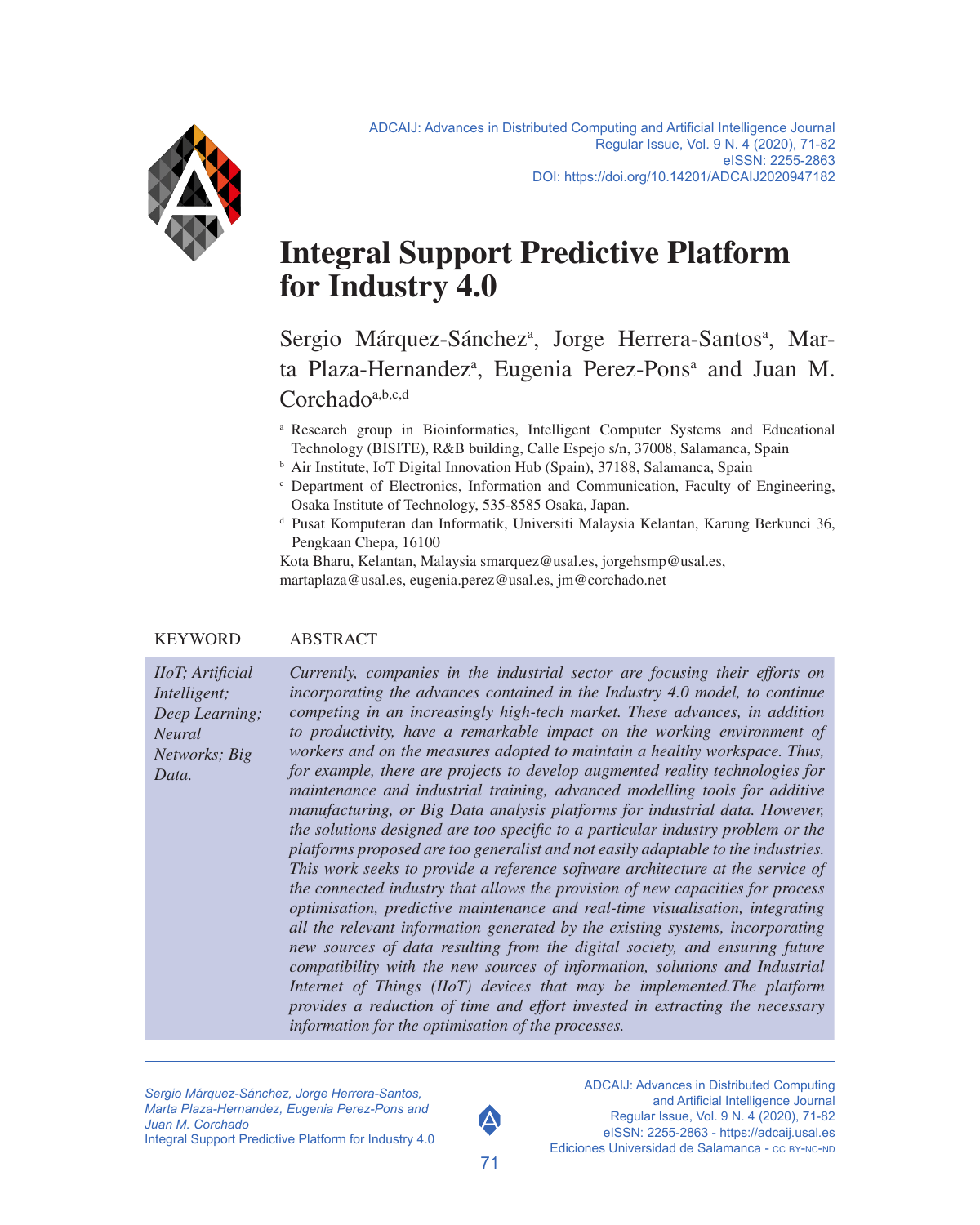#### 1. Introduction

In the industry, it is necessary to collect data from various sources in a reliable (Dong and Srivastava, 2013) and unified way, transforming them to obtain information that facilitates the scalability of the media, reducing development times and costs (Bokor, 2012). It is necessary to press attention to the security (Clifton et al., 2004) and quality (Lenzerini, 2002) of the data handled, which must be reflected in an action plan for the integration of data from heterogeneous sources. This plan has to include the evaluation of the added value of the source and the competitive advantage it provides, seeking to ensure that it results in the agility of the tasks for the efficient management of change processes. This information needs to be characterised, to integrate it into an intelligent tool, and considered from the design phase, allowing the development of ad-hoc methodologies that would enable the information to be exploited natively and all its value to be extracted.

The platform will implement a cognitive system through data integration techniques based on virtual organisations of agents (De la Prieta et al., 2013; Lozano et al., 2014). It can be fed from open and linked data sources, related to both aspects of production and others that can influence from the business point of view. This concept favours reuse, reduces redundancy, maximises connectivity and creates a process of extracting social knowledge about the industry (Villarrubia et al., 2014). Based on this structural design, the platform will interact transparently with Customer Relationship Management (CRM), Enterprise Resource Planning ERP, Month on Month (MOM), Electronic Data Interchange (EDI), Computerized Maintenance Management Systems (CMMS), etc. These systems consume and classify the information obtained, establishing an information management system based on the EDI standard.

Besides, it will incorporate other sources that provide real-time information on the processes themselves (low-cost IIoT devices, work reports, expert knowledge), which requires the definition of organisations specialised in Big Data for Industry 4.0. The incorporated information fusion algorithms (whether structured or unstructured) make it possible to build a knowledge base on which to innovate in solving problems, reducing costs or improving maintenance. In this field of information processing, the use of free use frameworks stands out, which make it possible to apply data mining processes and intelligent algorithms, in order to obtain data from different sources, to build a Smart Data system capable of providing smart responses.

This work will serve as a basis for the development of ad-hoc tools, that will allow the optimisation of production and industrial maintenance. Thus, the best methodology to be used is determined, and new knowledge extraction algorithms are proposed, based on the available information, centred on these objectives, which will serve as the basis for the scenario detection systems and the prediction and solution proposal modules. This concept is directly linked to the concept of information fusion, which summarises or aggregates data of a very diverse nature. Hence the importance of the capacity to convert information into a unit that can be handled by the system (Rodríguez et al., 2015) and that provides value. For this purpose, it will make use of neural networks, fuzzy logic, Bayesian networks, decision trees and other hybrid techniques of inference and artificial intelligence (Bajo et al., 2015), that will provide a summary view of the large volume of data from which information is to be obtained. In the article, these techniques will be included in a virtual organisation in charge of the fusion, which will make it possible to draw on data sources from multiple domains (energy, machines, climate, socio-economic). Linked to each other, this will facilitate carrying out more complete analyses, mainly useful in data mining processes, specifically in the discovery of knowledge.

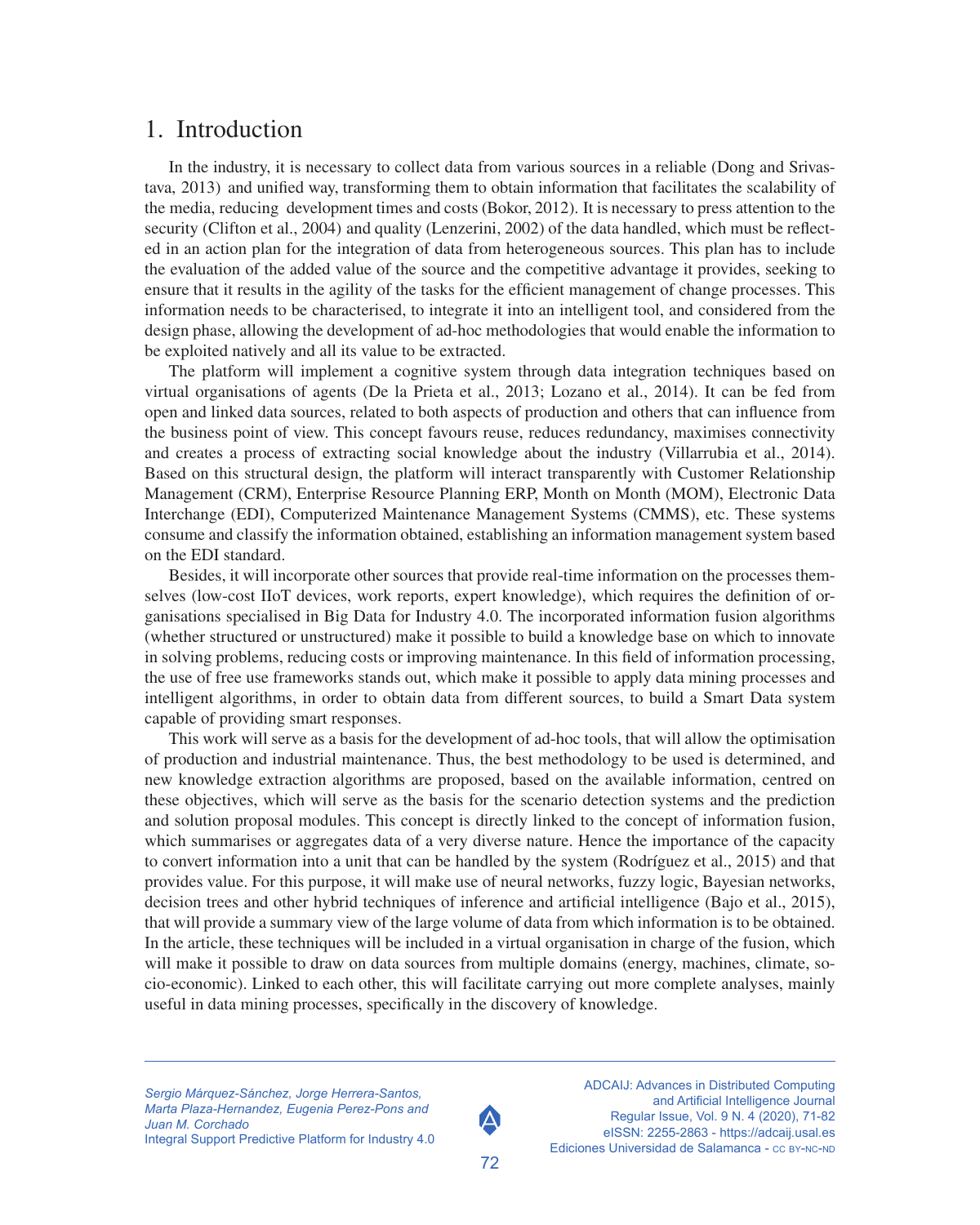The remaining part of this work is organized as follows. Section II describes an overview of the related literature. Section III details the system design. Finally, in the last section we present some conclusive remarks and directions of future work.

#### 2. Related Work

Predictive maintenance involves the observation of industrial processes to discover common anomalies that lead to failures and being able to prevent them before they occur, as the cost of repairing a machine is usually much higher than the cost of maintenance itself. Every day there are more and more projects that showcase systems and solutions that advocate this type of strategy, with examples such as IBM's Freight Logistics Asset Management and Predictive Maintenance, the FP7 PLANT-Cockpit article (Puig Ramírez, 2010) or the Bosch IoT Suite, that integrate predictive maintenance solutions (Porter and Heppelmann, 2015), capturing data using sensors that monitor the machines, which maximise the availability of the machines involved in the industrial processes, increasing the efficiency of the maintenance process. The appearance of technologies such as Big Data has also favoured the processing of data in real-time, to which data mining techniques can be applied in largescale industrial processes (Yao et al., 2015). There are also proposals related to sectors like energy, such as the Tabón project which proposes different intelligent algorithms (Chamoso et al., 2016) for carrying out predictive maintenance in electrical distribution infrastructures. This project determines which components to review and the best time to do so, showing excellent efficiency, which translates into a very significant reduction in maintenance costs (Chamoso Santos et al., 2016).

Trying to advance in this field, we are going to introduce the design of an inference engine, which makes use of the CNNs and their potential for the treatment of variables in various dimensions: by capturing the vibrations of a motor, from which its frequency distribution is obtained (by transferring the samples from the time domain to the frequency domain, using the Fourier transform), a series of vibration maps will be constructed in which the frequency distribution of the vibration (harmonics) over time is contrasted (similar to the spectrograms of mel), so that we obtain a series of time windows with which to construct «heat maps». With these datasets, Convolutional Neural Network (CNNs) are trained, allowing the construction of filters (in which noise, temperature and other measured parameters are also crossed) that have the capacity to discover diverse problematic patterns and that at the same time allow approximating a situation based on the taking of data in real-time, making a prediction that places that sampled scenario, in a position within the map of incidences that can be tackled with preventive actions. This architecture builds a recommending module that, based on the wide knowledge base integrated by the cognitive system and applying Fault Tree Analysis (FTA) and Failure Mode and Effect Analysis (FMEA) analysis, allows you to offer a response for each anomaly or deviation detected and which can later be validated by an expert through what is known as Deep Reinforcement Learning (DRL).

This type of network is especially indicated for multidimensional variables. It allows the problem of lack of data in recommendation systems to be tackled in a solvent way: they do not need feedback or a previous model on a set of data, for comparison, because they are capable of detecting a deviation in the operating pattern and preparing a prediction with the set of parameters that they handle, allowing anomalies to be detected and the origin of the problem that generates them to be predicted, at the same time as offering original solutions to unpublished situations, by approximation to learned cases. Its operation has been demonstrated for use in the recommendation of Spotify playlists (Dieleman, 2014),

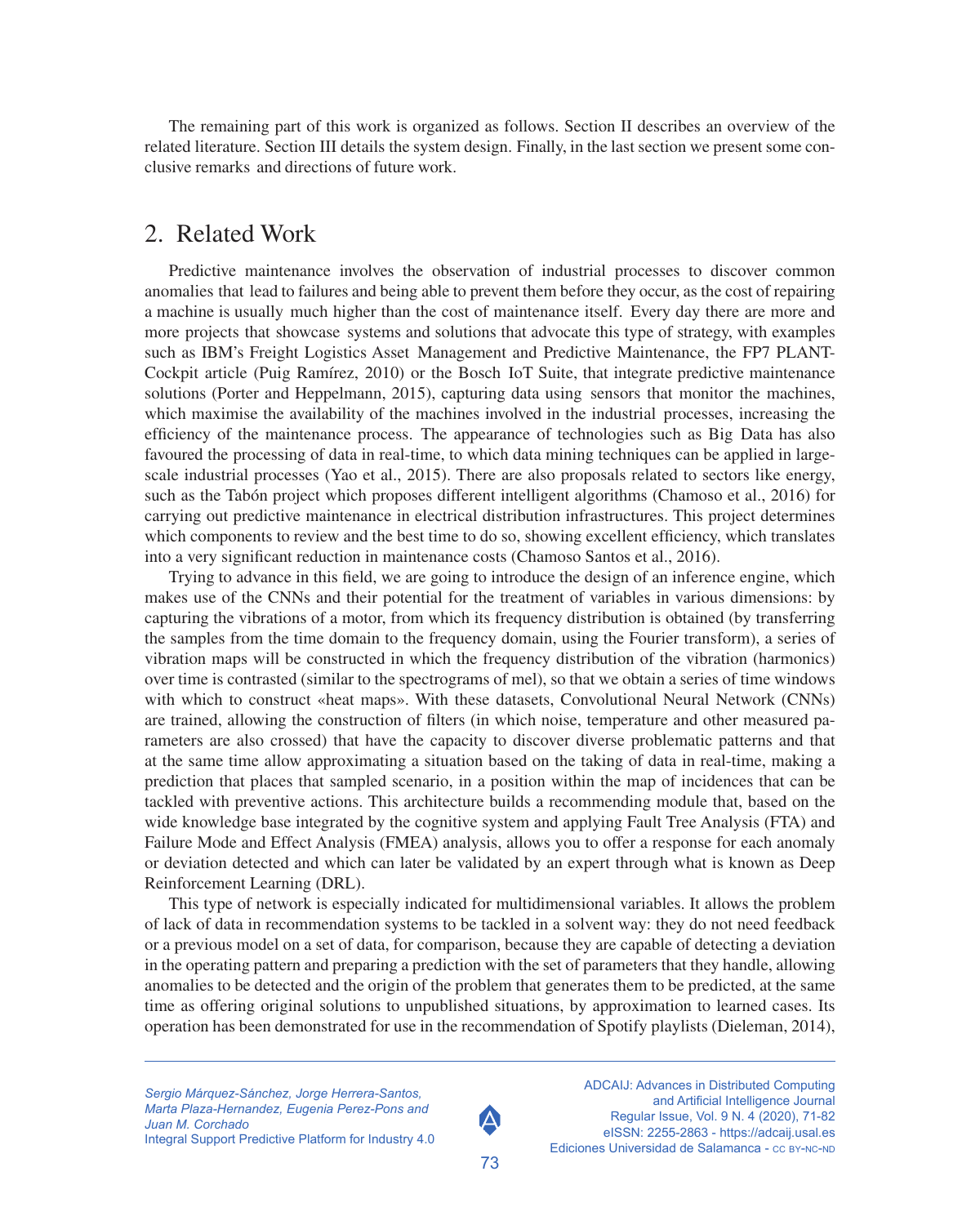based on the characteristics of the music (Van den Oord et al., 2013), without previous user evaluations, which is why its application to predictive maintenance is an important innovation in this field.

The development of platforms to respond to different computing problems is a reasonably widespread solution.

One of the current trends is to develop a cloud-based architecture (Heras et al., 2012; De la Prieta et al., 2014) that allows large volumes of data to be processed, with the processing capacity adjusted to the needs of each moment. The majority of these solutions have similarities, with their architecture being transparent to the user, who from the outside perceives it as a set of services grouped into three fundamental pillars: software, platform and infrastructure. While internally, as we have already seen, this type of system behaves elastically and the technologies on which it is based have reached an advanced state of maturity: virtualisation, server farms/clusters, web services, web portals, etc. This architecture, combined with the design of virtual organisations of agents, makes it possible to modularise the platform and make it scalable, facilitating the addition of new vertical solutions that are integrated into the horizontal design of the platform.

One of the aspects on which the research work is focusing on the optimisation of processes is the application of numerical and graphic tools (Manan et al., 2009), as well as flexible computing and fuzzy logic Software Engineering (SWE) algorithms (Gabriel et al., 2016), to the parameters that have some impact on the consumption of resources. The use of this type of algorithm is based on the calculation of the weight of the factors, characterising them according to the different production scenarios that may occur and, based on them, immediately adapting the system. In this sense, one of the most important innovations is the use of data mining and time series algorithms to predict energy consumption, production rates and raw material costs (Wang et al., 2017). Still, significant research work is also being carried out on other new algorithms to predict market (Chen and Kuo, 2017) demand and water (Shang et al., 2017) and electricity consumption (Zhang et al., 2016). It is possible to develop a series of applications that incorporate resource management and planning algorithms in the Smart Factory environment in order to use the factory's resources (Canizes et al., 2017) at their optimum point of operation, minimise operating costs and maximise profits, taking into account the various limitations (stock breaks, planning based on energy costs, etc.). The aim is to seek the global optimisation of production, trying to maximise different efficiency indices, such as Overall Efficiency Equipment (OEE), where through planning, the aim is to increase the availability, the performance of the installations and the quality of the products. These factors depend on many variables, so their optimisation through autonomous and intelligent systems requires collecting information from the entire life cycle of a product, incorporating data that affect the supply of raw materials to the demand by end-users.

Edge computing and Smart Data technologies are derived from Cloud Computing and Big Data (Shi and Dustdar, 2016; Casado-Vara et al., 2018). They are the next step in the evolution of these technologies and represent an improvement in terms of proposing an environment capable of processing information at various levels (nodes-platform) more rationally and improving performance in terms of the use of resources and the quality of the data handled.

Similarly, the nodes can act autonomously, communicating with the platform promptly when their services are required. Also, it allows the introduction of security layers between the platform and the nodes, which increases the reliability of the data. All of this contributes to improving the quality of the information obtained, which, thanks to the complementary capacities provided by the platform (capacities for extracting and integrating information, capacity for learning to generate new rules, high capacity for processing raw data...), allows the system not only to process data but also to understand what the data it is handling means, in terms of the tasks it has to perform. These new trends are going

*Sergio Márquez-Sánchez, Jorge Herrera-Santos, Marta Plaza-Hernandez, Eugenia Perez-Pons and Juan M. Corchado* Integral Support Predictive Platform for Industry 4.0

74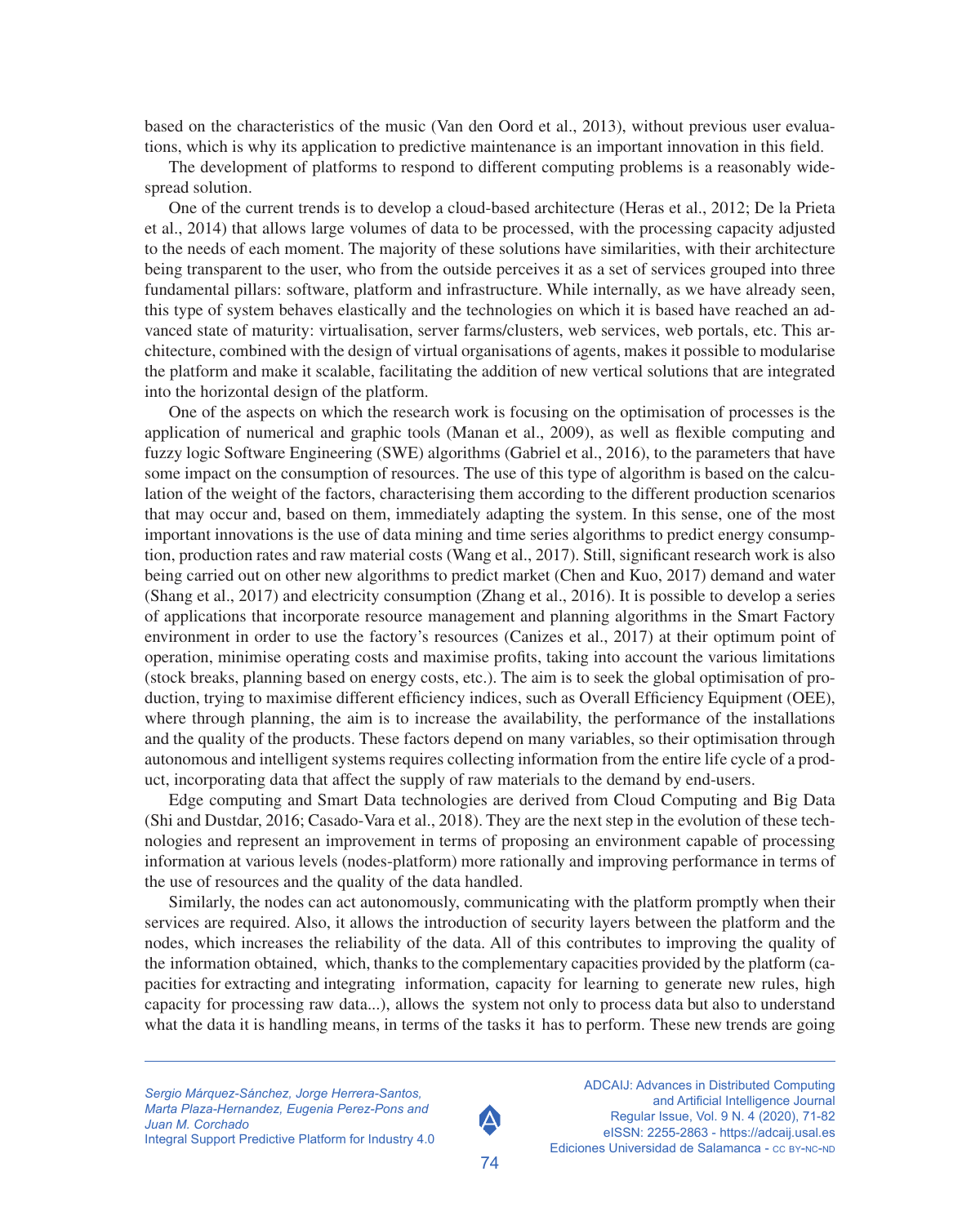to revolutionise the concepts of Cloud Computing and Big Data, but there are currently no significant developments in this areas (Satyanarayanan, 2017).

The concept of Internet of Things (IoT) (Corchado, ) has become widespread in recent years and has reached out to the ordinary user. Within the set of elements included in consumer electronics, we can find versions of practically any type of device that implements these characteristics. This type of consumer goods, which have an added value, is an incentive for buyers and a hook for manufacturers, which has led to their rapid development. In the industrial sector, the benefits provided by equipment with these characteristics are even more significant. Still, as it is a not so massive market and requires relatively expensive technologies (special sensors for industrial environments, robust communication protocols, etc.), it has not taken off. This situation means that the supply of IIoT (Boyes et al., 2018) devices within the industry is limited to specialised capital goods manufacturers, with inflexible and high-cost solutions. In the same way, as other RD projects have brought this concept closer to other fields, this proposal aims to provide a versatile solution, adaptable to many industrial sectors, which will make it possible to offer IIoT capabilities to the systems already installed. In this way, progress can be made in the generalisation of this type of device to contribute to its dissemination and the reduction of its implementation cost, which will generate important advantages for industry as a sector.

Predictive maintenance (Mobley, 2002) is the archetype of maintenance management systems. The theory, based on the control of all the variables of a process, which allows an exact prediction of the probability of failure, is difficult to achieve. As we approach a natural process, the number of variables shoots up, and this calculation becomes unmanageable. Until now, processing capacity limitations have been the main handicap for obtaining acceptable solutions. Now, the needs for sensorisation (at a very high cost) and the design of a realistic model, are those that most affect the precision of these systems. This type of work aims to break the existing technological barrier, providing more accurate and economical solutions. To this end, instead of implementing expensive automation projects, which require a manual design by an engineering firm and a sensorisation plan following the guidelines set by a proposal, the aim is to design a more efficient and flexible process, based on data, which collects them in a massive way and allows a real model of an industry to be drawn up. This approach, together with the processing capacity of the Cloud-based platform, makes it possible to discover patterns that highlight certain relationships that, with a traditional solution to the problem, can go unnoticed. In this way, the solution approaches a purely predictive system, in which scenario simulation determines the probability of failure.

For its part, the problem of maintenance and safety at work in the industry has also been approached in various ways. Usually, in the case of the latter, the systems responsible for ensuring the safety of workers are designed by the company's existing risk prevention plans. Usually, they react to measured stimuli, provided that these reach a minimum threshold (action-reaction), which presents little capacity for adaptation or for modifying behaviour in the face of new situations. On the other hand, AI systems in which learning mechanisms are introduced base their approach on a series of rules that, combined with the stored knowledge obtained from solutions to known problems, try to predict the result of unpublished experiments. Even though, in specific environments, some techniques, such as neural networks, case-based reasoning systems and deep learning, have obtained good results. The use of hybrid neuro-symbolic algorithms (Riverola and Corchado, 2000) is proposed here, which combine several of these techniques and which will allow the system to determine whether a particular situation poses a risk, depending on certain boundary conditions (the normal operation of a machine can pose a risk for a worker under certain circumstances and these do not have to be static).

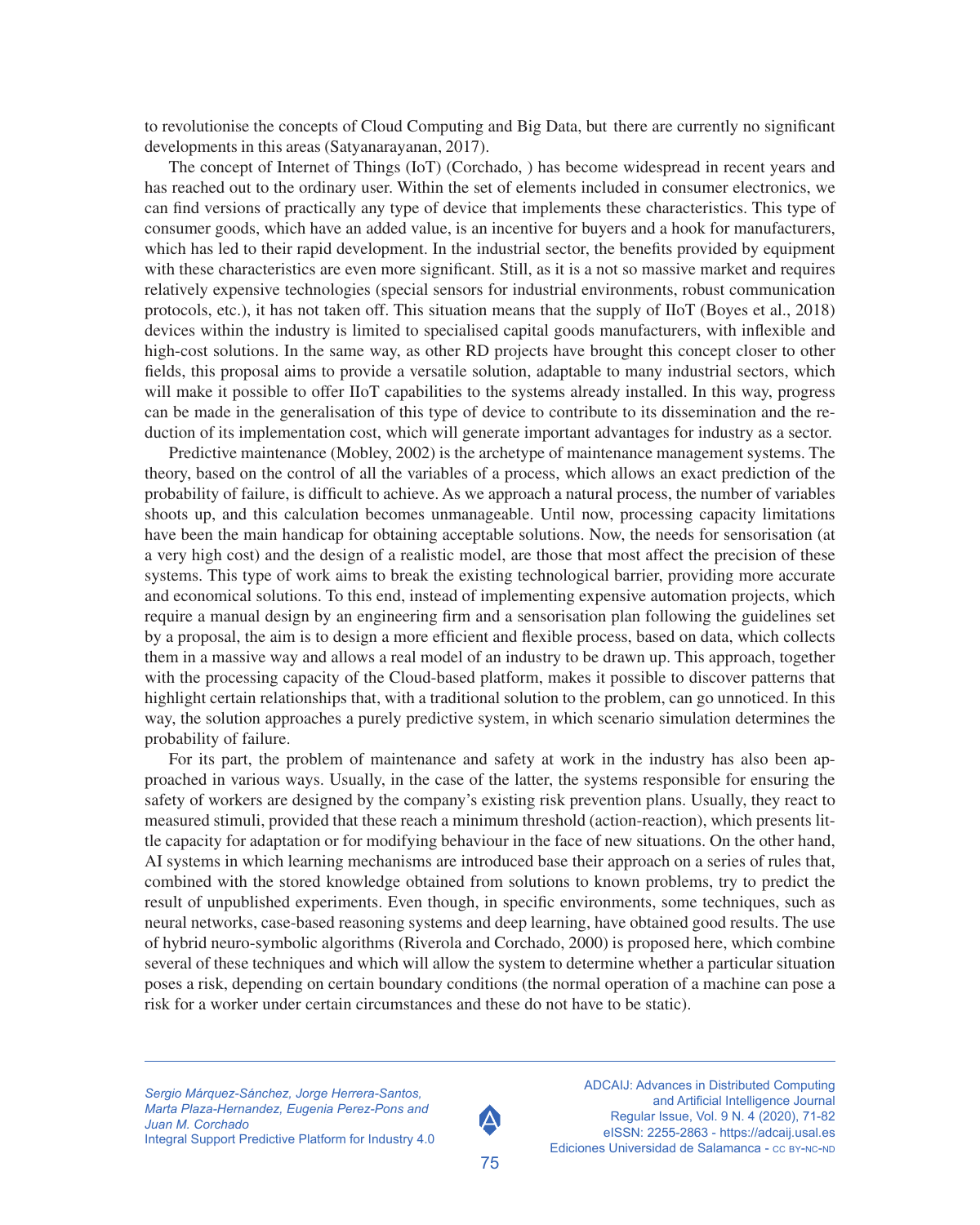The social computing paradigm is now a trend in the design of computer systems for solving problems with a certain degree of complexity. These socio-technological tools require the use of artificial intelligence for the management of artificial communities, which provide these systems with the capacity to establish a significant relationship of collaboration between humans and machines, when it comes to solving the problems posed, from a social perspective. There are several examples of this technology (Chamoso et al., 2019; García et al., 2017), including the book recommendation system used by Amazon based on the opinions of other users with similar tastes to a specific user or another simpler one, as is the concept on which the CAPTCHA is based (Von Ahn et al., 2003).

#### 3. Methodology

The integral platform proposed in this work seeks to unify a software architecture, connecting the industry with the capabilities to optimize processes, predictive maintenance and real-time visualization, integrating the information generated in the system and incorporating the information sources from Edge Computing IIoT devices and information sources from production and operators.The general objective of this work is to provide a reference software architecture at the service of the connected industry that will make it possible to provide new capacities for process optimisation, predictive maintenance and real-time visualisation, integrating all the relevant information generated by the existing systems, incorporating new sources of information resulting from the digital society, and ensuring future compatibility with the new sources of information, solutions and IIoT devices that may be implemented. It will be designed under the social computing paradigm and will integrate new AI algorithms and information fusion models, which allow the processing of large volumes of data, the extraction of relevant information, Smart Data.

The proposed solution integrates a Smart Data platform with functionality within a Fog/Edge Computing environment capable of processing and combining in real-time data from different sources such as ERP, MOM, CMMS, Supervisory Control and Data Acquisition (SCADA), IIoT, collecting information and measuring factory parameters such as vibrations, noise, etc. This capacity, combined with other technological innovations, such as cognitive systems, convolutional neural networks and deep reinforcement learning, makes it possible to build a tool capable of controlling an enormous set of parameters. These parameters could be collected of the processes and the environment, and of providing exhaustive knowledge of the situation of the productive means, incorporating intelligent mechanisms that help to optimise the operations, maintenance and security. The system also includes capacities to adapt to the changing conditions of the environment using real-time visualisation by the user with wearable, mobile or tablet devices, as well as visualisation and control from any computer warning of any anomaly that may occur in the system. The combination of the methods described allows the creation of a reference software architecture for the connected industry on which the different specific vertical solutions are deployed, guaranteeing the processing of large data sets. These include relevant information for the improvement of industrial Key Performance Indicator (KPIs) and OEE (process optimisation), the «smartisation» of maintenance systems (predictive maintenance) and visualisation using tablets, mobiles or wearable SmartWatch. The platform will include backward compatibility with existing systems and forward compatibility with new vertical solutions, data sources and future IIoT devices that can be deployed.

The solution is designed with modularity to adapt to the needs of the industry Figure1, both at the level of the processing capacity of new lines or increased data flow and at the level of scalability of

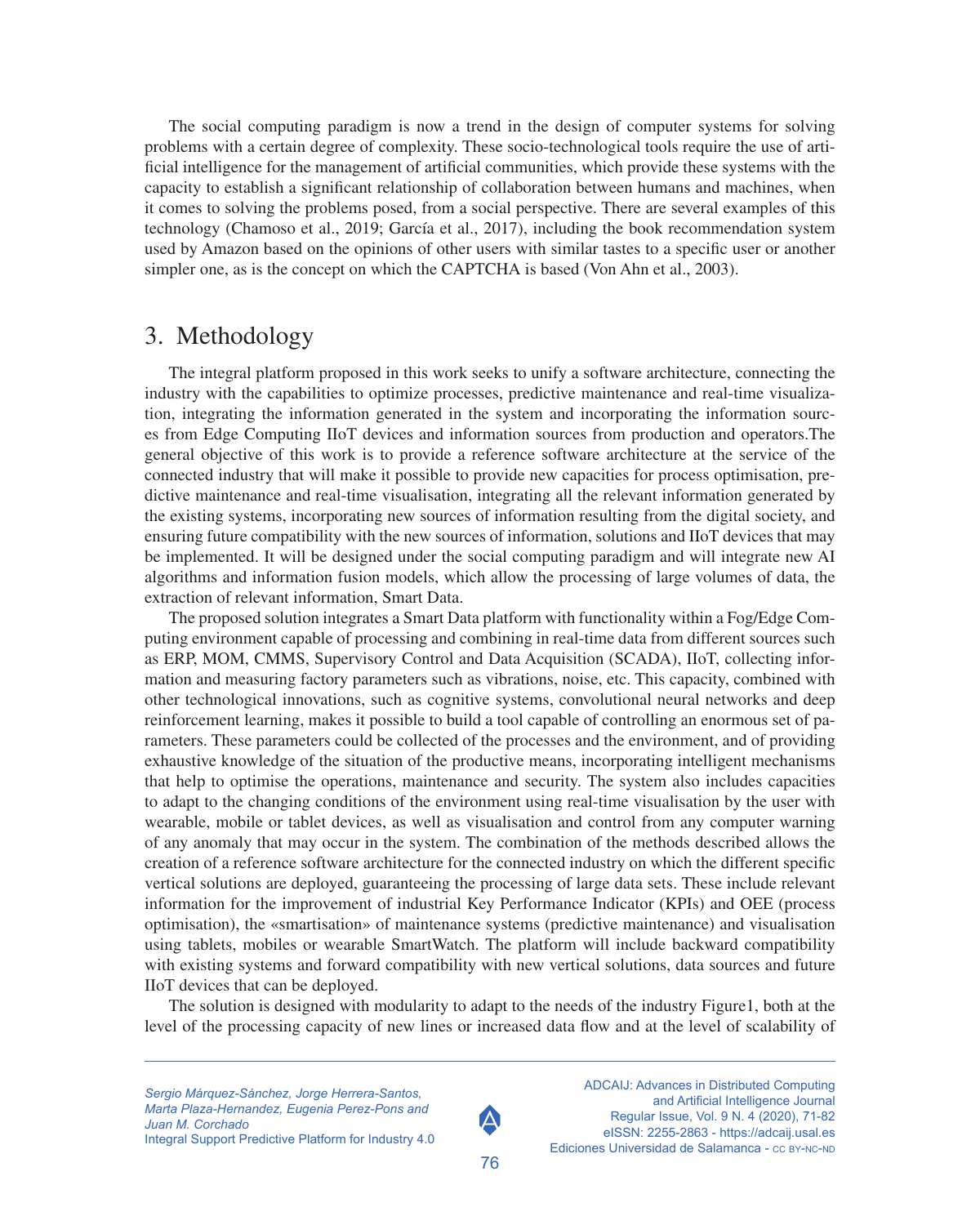the solution, allowing the incorporation of new developments that use the capabilities of the platform. This modularity has a direct influence on the capacity to offer a reusable solution in environments with similar characteristics and also allows it to adapt to the constant changes that surround industrial installations, adapting itself to cover all needs without the need for costly changes or implementations.



*Figure 1: System architecture diagram.*

The virtual organisations for process optimisation will allow not only the definition of the KPIs of the means in function of the entire life cycle of the product (incorporating information from suppliers, factory capacity, demand, energy costs, etc.) but also allow the grouping/breakdown of the planning, reaching the objectives set by shifts and monitoring the production ratio covered, analysing the causes of possible deviations and generating recommendations that allow the plan to be fulfilled. The virtual organisations of predictive maintenance will monitor different critical points that generate serious production problems related to the maintenance of the system (crossing records of the CMMS with work reports, analysing the performance of the machines, vibrations, temperature or noise level between others), seeking to eliminate the corrective actions, minimise the preventive ones and define a system that approaches a pure predictive system. This system will decompose the incidents and will analyse the causes of the failure (FTA), to learn these scenarios and avoid similar situations. In parallel, it will detect behaviours that do not fit the normal model and will try to predict what consequences (FMEA) they may cause in the system, incorporating a module for learning (Deep Reinforcement Learning) supported by experts (through Natural language processing (NLP)) and proposing actions to avoid a critical failure or a safety problem. Virtual security organisations will have a system capable of modelling the behaviour of industrial communication networks by using a network of nodes will make it possible to read and decide whether the traffic is passing through them. That implies building the model, elaborating a set of guidelines for the nodes to apply automatically, analysing the traffic in real-time and implementing Deep Reinforcement Learning techniques to validate the detected deviations.

This type of utility, deployed in a Cloud environment, ensures the flexibility and scalability of the solution, which can adapt to the real demand of the industry. This adaptability and capacity to evolve

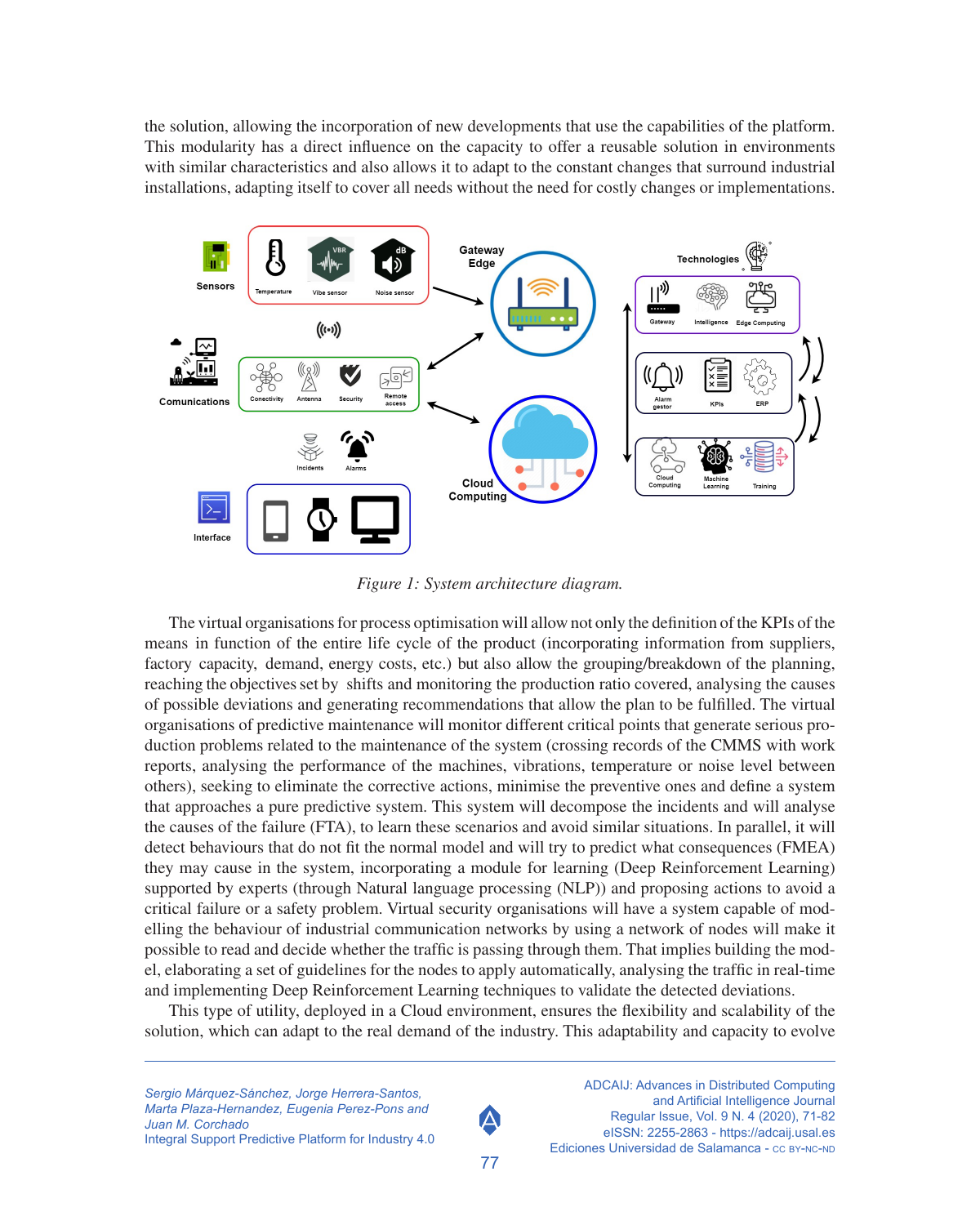are key for the industrial sector and requires a certain amount of customisation to adapt the response to such a heterogeneous segment with so many particularities. In order to adequately evaluate the response of the system, the need to personalise the solution has been raised, developing an implementation to be able to accurately assess the improvement in the different aspects managed by the platform, such as performance analysis, cost savings, improvement in process time, reduction in maintenance stoppages, detection/protection against attacks through Information and communications technology (ICT) systems, etc. This action, which includes the development of different modules will not only provide a measure of the benefits offered by the final result of this work but will also provide a measure of the proposal's ability. Also it will be necessary to adapt and define a method for this process of integrating the platform with the different information management systems currently available to almost any type of industry.

In general, as shown in Figure2 the system consists of:

- The horizontal platform, which provides capacity for processing and managing information, generating security policies and integrating the vertical utilities/solutions that are to be incorporated.
- A set of vertical solutions that provide tools for the automated monitoring and improvement of different aspects within the industry.



*Figure 2: Software technologies and system components.*

*Sergio Márquez-Sánchez, Jorge Herrera-Santos, Marta Plaza-Hernandez, Eugenia Perez-Pons and Juan M. Corchado* Integral Support Predictive Platform for Industry 4.0



ADCAIJ: Advances in Distributed Computing and Artificial Intelligence Journal Regular Issue, Vol. 9 N. 4 (2020), 71-82 eISSN: 2255-2863 -<https://adcaij.usal.es> Ediciones Universidad de Salamanca - CC BY-NC-ND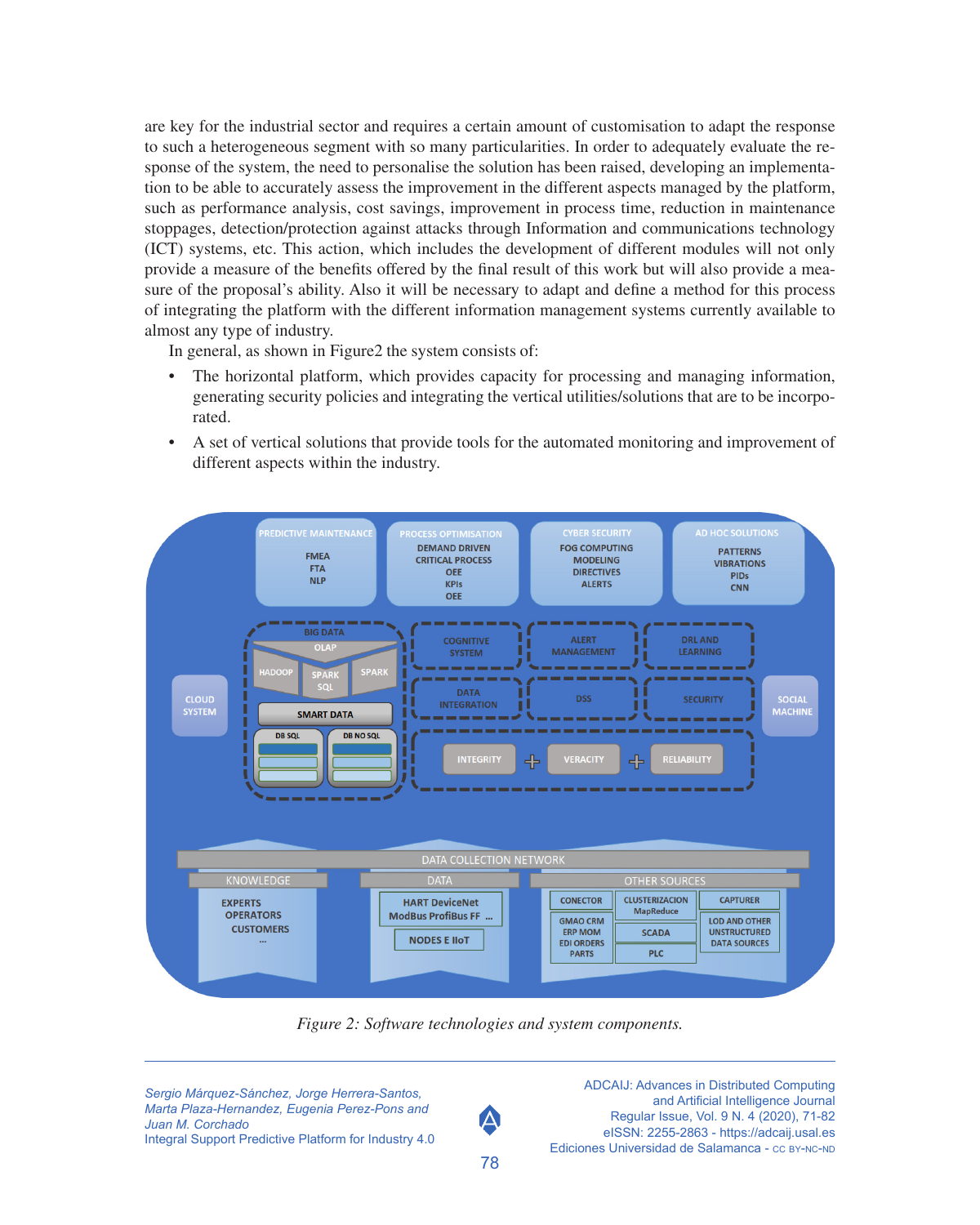- A network of sensors that allows for the monitoring of different elements within the industrial environment by capturing certain parameters and allowing for a certain degree of operation, as well as the necessary means for communication with the platform (Gateway).
- Control panels and interfaces deployed in portable devices that allow users to interact with the information contained in the platform.

In order to achieve an optimal platform, it is necessary to integrate and develop various technological innovations, as well as to design new algorithms and techniques for the fusion of heterogeneous data that allow knowledge to be extracted from the data collected and the associated sensors. This approach, which ultimately seeks intelligent management of production and its optimisation in terms of maintenance, understood as a first step towards the excellence of predictive systems in itself already represents a major technological challenge. The challenges that are going to be faced concerning the current state of the art involve a series of advances that are also very relevant, in different fields. To cover these needs, the most widespread industrial standards will be analysed both at the level of communication in the industrial environment M2M (Machine to Machine) (Theoleyre and Pang, 2013) communication protocols (WirelessHART, ISA100, WiFi, ZigBee, 6LowPAN, OPC UA, LoraWan etc.).

### 4. Conclusions

The platform offer a variety of services that enable it to apply to different target audiences and this responds to the improvement of production standards and the increase of the General Efficiency of the Equipment (OEE), emphasising the quality control in early stages of the product and the improvement of the performance of the installations thanks to an adequate maintenance policy based on predictive systems. For this reason, this platform responds as a low-cost and fully customised Industry 4.0 solution. Among the competitive improvements, we can highlight the reduction of time and effort invested in extracting the necessary information for the optimisation of the processes. Decisions will be taken more quickly, in some cases automatically, and proactively, transforming the knowledge generated into concrete actions. Also, there will be a direct improvement in productivity, in the OEE, and the management of resources and raw materials. Some important aspects are the increase in security, tackling potential threats even before they become a real risk. On the other hand, the platform will be able to adapt and learn from its actions and face new challenges through unprecedented solutions to planning and maintenance problems.

It is proposed as future work the implementation of the platform. In this work, the system has been seen from a theoretical point of view, so it is proposed to develop the system in an industrial environment with the aim of having the simulation of events ant that can represent the possible behaviour patterns to check if all the developed modules work correctly or not (intelligent sensors and meters, intelligent control, automation, social media data collection, consumption analysis, personalized recommendations, etc.). Hybrid artificial intelligence algorithms will be integrated and agents will be designed to trigger alerts when security/maintenance problems are detected based on collected data, previous experiences (reasoning based on CBR cases) and expert data (mix of experts). All these applications bring an economic benefit to get companies to differentiate themselves from the competence.

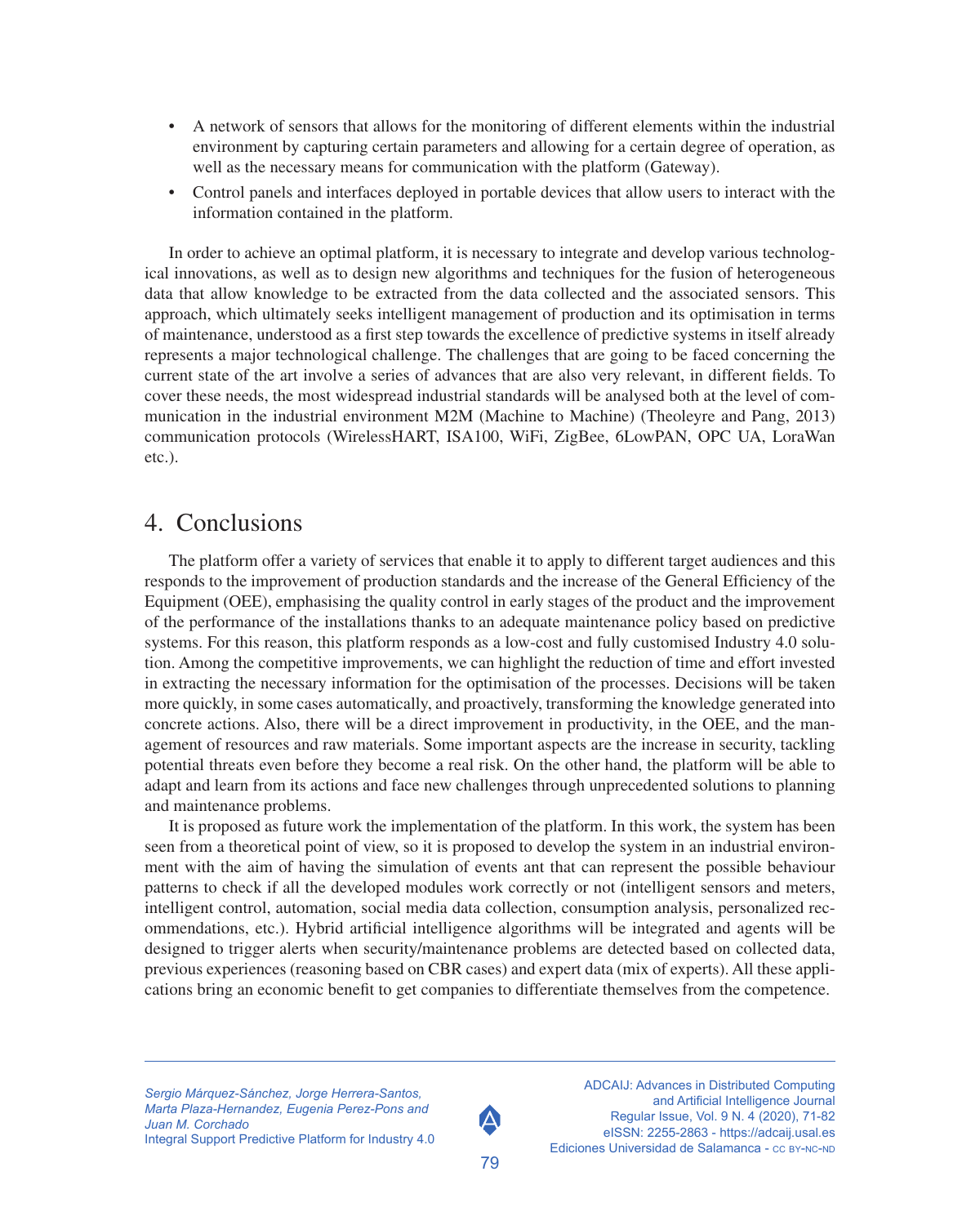## 5. Acknowledgments

This work was supported by the European Regional Development Fund (FEDER). Project: DIG-ITEC Intelligent growth at the cross-border through specialisation of the business fabric in advanced digital technologies and blockchain. 0631 DIGITEC 3E

# 6. References

- Bajo, J., De Paz, J. F., Villarrubia, G., and Corchado, J. M., 2015. Self-organizing architecture for information fusion in distributed sensor networks. *International Journal of Distributed Sensor Networks*, 11(3):231073. Bokor, Z., 2012. Integrating logistics cost calculation into production costing. *Acta Polytechnica Hungarica*, 9(3):163-181.
- Boyes, H., Hallaq, B., Cunningham, J., and Watson, T., 2018. The industrial internet of things (IIoT): An analysis framework. *Computers in industry*, 101:1-12.
- Canizes, B., Pinto, T., Soares, J., Vale, Z., Chamoso, P., and Santos, D., 2017. Smart city: A GECAD-BISITE energy management case study. In *International Conference on Practical Applications of Agents and Multi-Agent Systems*, pages 92-100. Springer.
- Casado-Vara, R., de la Prieta, F., Prieto, J., and Corchado, J. M., 2018. Blockchain framework for IoT data quality via edge computing. In *Proceedings of the 1st Workshop on Blockchain-enabled Networked Sensor Systems*, pages 19-24.
- Chamoso, P., De Paz, J. F., Bajo, J., and Villarrubia, G., 2016. Intelligent control of energy distribution networks. In *International Conference on Practical Applications of Agents and Multi-Agent Systems*, pages 99-107. Springer.
- Chamoso, P., González-Briones, A., Rivas, A., De La Prieta, F., and Corchado, J. M., 2019. Social computing in currency exchange. *Knowledge and Information Systems*, 61(2):733-753.
- Chamoso Santos, P., Prieta Pintado, F. d. l., Paz Santana, J. F. d., Bajo Pérez, J., Corchado Rodríguez, J. M. et al., 2016. Agreement Technologies Applied to Transmission Towers Maintenance.
- Chen, Z.-Y. and Kuo, R., 2017. Evolutionary algorithm-based radial basis function neural network training for industrial personal computer sales forecasting. *Computational Intelligence*, 33(1):56-76.
- Clifton, C., Kantarciog<sup>x</sup>lu, M., Doan, A., Schadow, G., Vaidya, J., Elmagarmid, A., and Suciu, D., 2004. Privacy- preserving data integration and sharing. In *Proceedings of the 9th ACM SIGMOD workshop on Research issues in data mining and knowledge discovery*, pages 19-26.
- Corchado, J. M. Blockchain and its applications on Edge Computing, Industry 4.0, IOT and Smart Cities. Dieleman, S., 2014. Recommending music on Spotify with deep learning. *Sander Dieleman*.
- Dong, X. L. and Srivastava, D., 2013. Big data integration. In *2013 IEEE 29th international conference on data engineering (ICDE)*, pages 1245-1248. IEEE.
- Gabriel, K. J., El-Halwagi, M. M., and Linke, P., 2016. Optimization across the water-energy nexus for integrating heat, power, and water for industrial processes, coupled with hybrid thermal-membrane desalination. *Industrial & Engineering Chemistry Research*, 55(12):3442-3466.
- García, Ó., Alonso, R. S., Prieto, J., and Corchado, J. M., 2017. Energy efficiency in public buildings through context-aware social computing. *Sensors*, 17(4):826.



80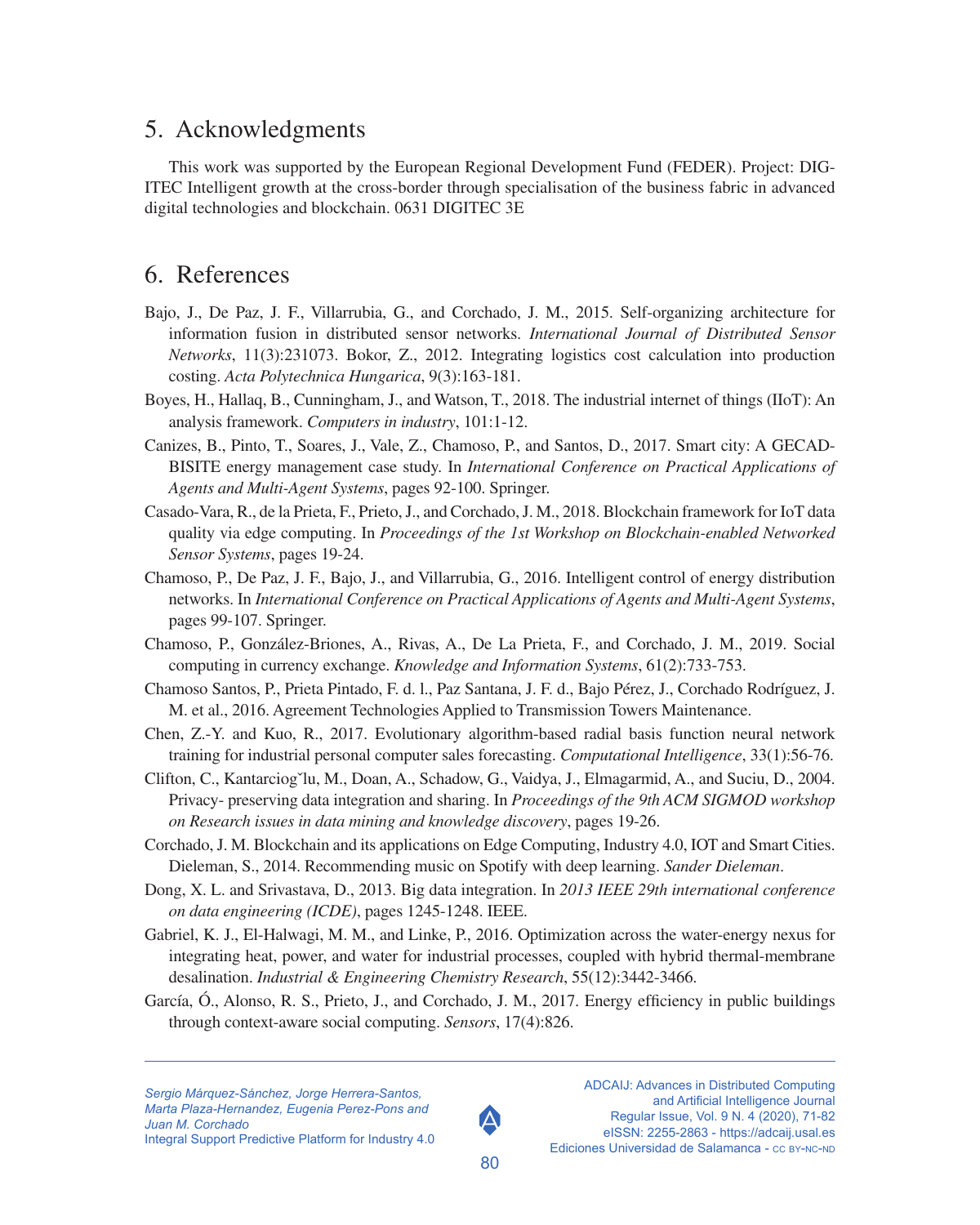- Heras, S., De la Prieta, F., Julian, V., Rodríguez, S., Botti, V., Bajo, J., and Corchado, J. M., 2012. Agreement technologies and their use in cloud computing environments. *Progress in Artificial Intelligence*, 1(4):277-290.
- Lenzerini, M., 2002. Data integration: A theoretical perspective. In *Proceedings of the twenty-first ACM SIGMOD-SIGACT-SIGART symposium on Principles of database systems*, pages 233-246.
- Lozano, Á., Gil, A. B., and Li, T., 2014. Integration of Different ERP Systems on Mobile Devices. In *Trends in Practical Applications of Heterogeneous Multi-agent Systems. The PAAMS Collection*, pages 27-35. Springer.
- Manan, Z. A., Tea, S. Y., and Alwi, S. R. W., 2009. A new technique for simultaneous water and energy minimisation in process plant. *Chemical Engineering Research and Design*, 87(11):1509-1519.
- Mobley, R. K., 2002. *An introduction to predictive maintenance*. Elsevier.
- Van den Oord, A., Dieleman, S., and Schrauwen, B., 2013. Deep content-based music recommendation. *Advances in neural information processing systems*, 26:2643-2651.
- Porter, M. E. and Heppelmann, J. E., 2015. How smart, connected products are transforming companies. *Harvard business review*, 93(10):96-114.
- Prieta, F. de la, Gil, A. B., Rodríguez-González, S., and Corchado, J. M., 2014. Cloud Computing and Multi Agent System to improve Learning Object Paradigm. *IxD&A*, 23:38-49.
- Prieta, F. de la, Rodríguez, S., Bajo, J., and Batista, V. F. L., 2013. Data integration in Cloud Computing environment. In *Fourth International Workshop on Knowledge Discovery, Knowledge Management and Decision Support*. Atlantis Press.
- Puig Ramírez, J., 2010. Asset optimization and predictive maintenance in discrete manufacturing industry. Riverola, F. F. and Corchado, J. M., 2000. Sistemas híbridos neuro-simbólicos: una revisión. *Inteligencia Artificial. Revista Iberoamericana de Inteligencia Artificial*, 4(11):12-26.
- Rodríguez, S., De Paz, J. F., Villarrubia, G., Zato, C., Bajo, J., and Corchado, J. M., 2015. Multi-agent information fusion system to manage data from a WSN in a residential home. *Information Fusion*, 23:43-57.
- Satyanarayanan, M., 2017. The emergence of edge computing. *Computer*, 50(1):30-39.
- Shang, Y., Lu, S., Gong, J., Shang, L., Li, X., Wei, Y., and Shi, H., 2017. Hierarchical prediction of industrial water demand based on refined Laspeyres decomposition analysis. *Water Science and Technology*, 76(11):2876-2887.
- Shi, W. and Dustdar, S., 2016. The promise of edge computing. *Computer*, 49(5):78-81.
- Theoleyre, F. and Pang, A.-C., 2013. *Internet of Things and M2M Communications*. River Publishers. Villarrubia, G., De Paz, J. F., Bajo, J., and Demazeau, Y., 2014. Context-Aware Module for Social Computing Environments. In *Ambient Intelligence-Software and Applications*, pages 183-191. Springer.
- Von Ahn, L., Blum, M., Hopper, N. J., and Langford, J., 2003. CAPTCHA: Using hard AI problems for security. In *International conference on the theory and applications of cryptographic techniques*, pages 294-311. Springer.
- Wang, D., Luo, H., Grunder, O., Lin, Y., and Guo, H., 2017. Multi-step ahead electricity price forecasting using a hybrid model based on two-layer decomposition technique and BP neural network optimized by firefly algorithm. *Applied Energy*, 190:390-407.